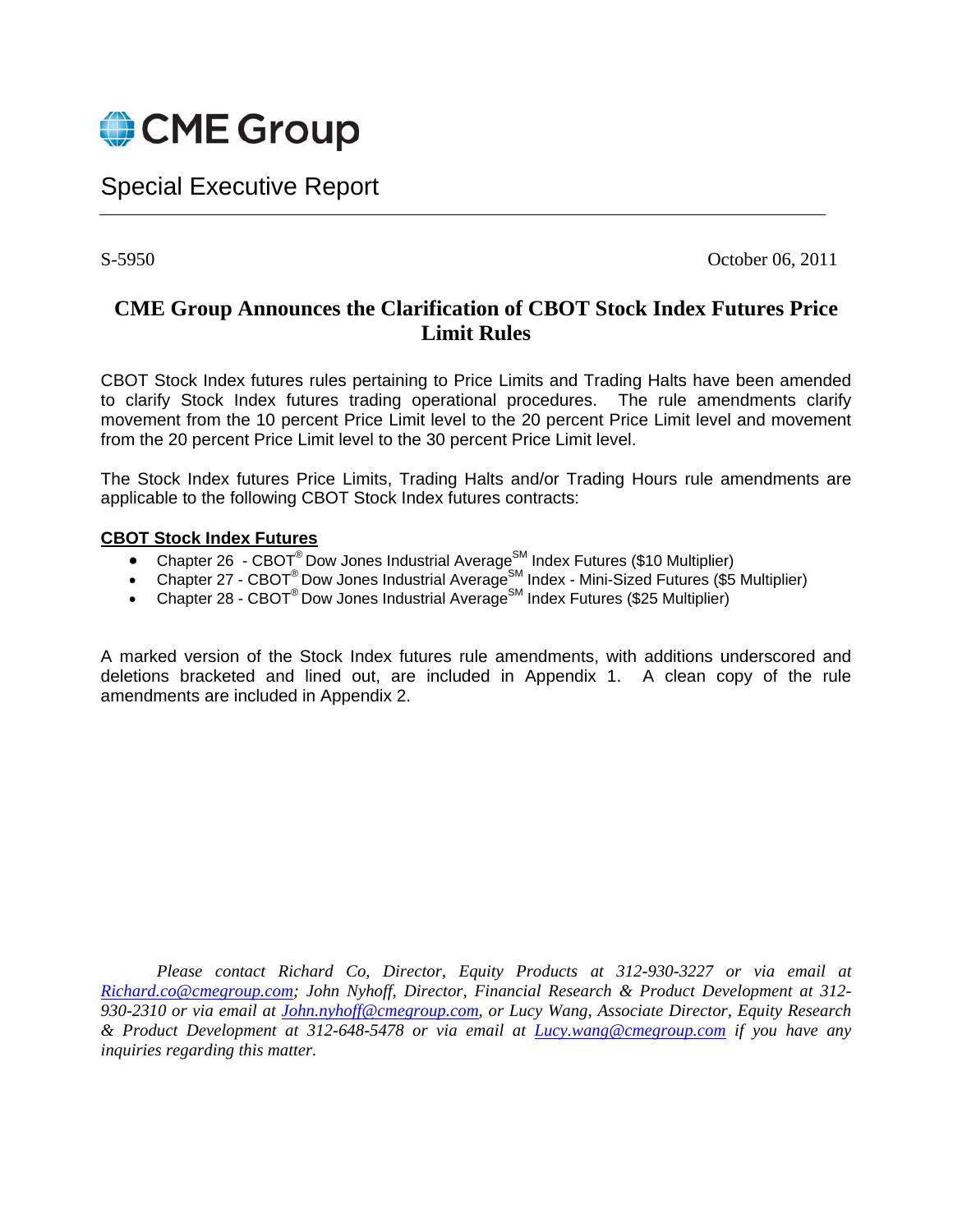# **APPENDIX 1: PROPOSED RULES**

## **(Deletions are bracketed and over-struck, Additions are underscored)**

# **Chapter 26 CBOT® Dow Jones Industrial Average**SM **Index<sup>1</sup> Futures (\$10 Multiplier)**

#### **26102.D. Daily Price Limits**

Daily price limits and trading halts of the CBOT DJIA Index (\$10 Multiplier) futures contract shall be coordinated with trading halts of the underlying stocks listed for trading in the securities markets.For purposes of this rule, the primary contract expiration month for CBOT DJIA Index (\$10 Multiplier) futures contracts shall be defined as the futures contract that trades in the lead month configuration. Exchange staff shall have the responsibility of determining whether the primary contract expiration month is limit bid or limit offered.For the first day of trading in a newly listed contract expiration month, there will be an implied previous business day's settlement price, created by the Exchange for the sole purpose of establishing price limits. The implied settlement price will be created by extrapolating the annualized percentage carry between the two contract months immediately prior to the newly listed contract.

**Price Limits**: For each calendar quarter, there shall be three successive price limits: Level 1, Level 2, and Level 3. The limit thresholds that define Levels 1, 2, and 3 shall be calculated at the beginning of the pertinent calendar quarter, using the average daily closing value of the DJIA for the calendar month prior to the beginning of such calendar quarter. The Level 1 limit threshold shall equal 10% of such average daily closing value, the Level 2 limit threshold shall equal 20% of such average daily closing value, and the Level 3 limit threshold shall equal 30% of such average daily closing value. Each limit threshold shall be rounded to the nearest fifty DJIA index points.These three limit thresholds, so computed, shall remain in effect throughout the pertinent calendar quarter, until the next calculation. These limit thresholds shall be used to calculate price limits for each trading session within the pertinent calendar quarter, as follows:

Level 1 shall equal the settlement price of the preceding regular trading session minus the Level 1 limit threshold.

Level 2 shall equal the settlement price of the preceding regular trading session minus the Level 2 limit threshold.

Level 3 shall equal the settlement price of the preceding regular trading session minus the Level 3 limit threshold.

**Price Limits During Regular Trading Hours**: The following price limits and trading halts shall apply to open outcry and electronic trading, in the primary contract expiration month only, during the Exchange's regular trading hours. For purposes of this rule, "regular trading hours" are defined for CBOT DJIA Index (\$10 Multiplier) futures to begin with the time of the open for open outcry trading in DJIA futures, and to end with the later of the time of the close of open outcry trading, or the conclusion of any daytime electronic trading session that is part of the same trading day.

(a) Level 1:

When the primary futures contract is limit offered at the Level 1 Price Limit, a 10-minute period shall commence. If the primary futures contract is not limit offered at the end of the 10-minute period, trading will continue with the next applicable Price Limit in effect. If the primary futures contract is limit offered at the end of the 10-minute period, trading shall terminate for a period of two minutes, after which time the market shall reopen. The next applicable price Limit shall apply to such reopening

(b) Level 2:

When the primary futures contract is limit offered at the Level 2 Price Limit, a 10-minute period shall commence. If the primary futures contract is not limit offered at the end of the 10-minute period, trading will continue with the next applicable Price Limit in effect. If the primary futures contract is limit offered at the end of the 10-minute period, trading shall terminate for a period of two minutes, after which time the market shall reopen. The next applicable price Limit shall apply to such reopening.

 1 "Dow JonesSM", "The DowSM", "Dow Jones Industrial AverageSM" and "DJIASM" are service marks of Dow Jones & Company, Inc. and have been licensed for use for certain purposes by the Board of Trade of the City of Chicago, Inc. ("CBOT"). The CBOT's futures and futures option contracts based on the Dow Jones Industrial AverageSM are not sponsored, endorsed, sold or promoted by Dow Jones, and Dow Jones makes no representation regarding the advisability of trading in such product(s).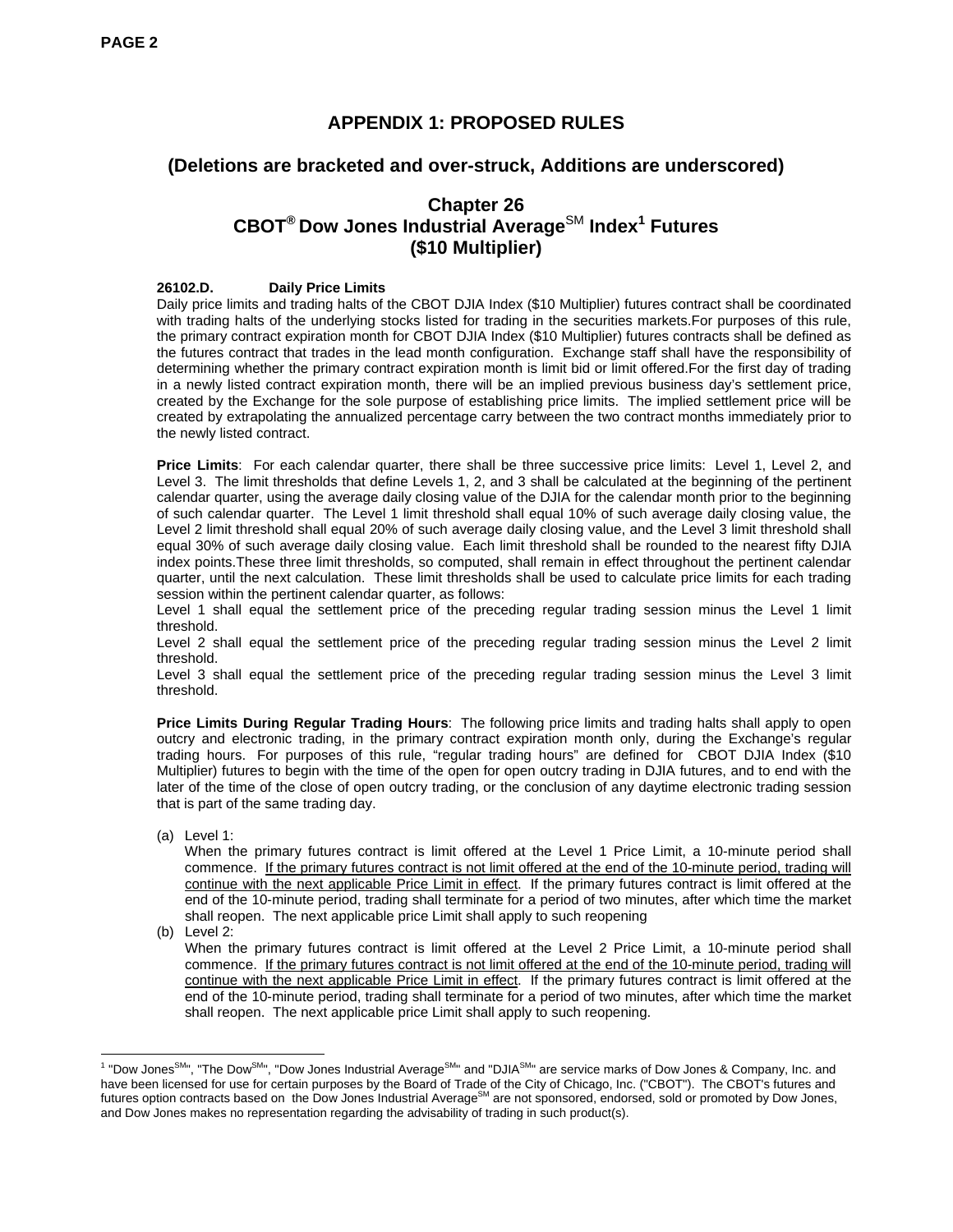(c) Level 3:

The Level 3 price limit shall be in effect during all regular trading hours.

In the event that trades on the electronic trading platform occur through the price limits described above, any such trades may be busted by the Exchange.

**Trading Halts**: If there is an NYSE Rule 80B trading halt declared in the primary securities market, trading shall be halted. Once trading in the primary securities market resumes after an NYSE Rule 80B trading halt, trading on the CBOT DJIA (DJIA) Index (\$10 Multiplier) futures contract shall resume.

If an NYSE Rule 80B trading halt becomes inapplicable, the corresponding Price Limit shall likewise become inapplicable. E.g., if an NYSE Rule 80B trading halt, triggered by a 10% or a 20% decline in the Dow Jones Industrial Average, has been declared in the primary securities market, and trading in the primary securities market has recommenced, then the 10.0% or 20.0% Price Limits shall become inapplicable, respectively. E.g., when the NYSE Rule 80B 10.0% price limit provisions are suspended after 2:30 p.m. Eastern time, then the 10.0% Price Limit shall become inapplicable. Trading on the CBOT DJIA (DJIA) Index (\$10 Multiplier) futures contract shall continue and the next applicable Price Limit shall apply.

**Opening Time**: If either a trading halt was in effect or the primary futures contract was locked at a limit at the close of trading, then the opening time of trading on GLOBEX® shall be delayed until 6:00 p.m.

During Electronic Trading Hours (ETH), there shall be no trading of CBOT DJIA Index (\$10 Multiplier) futures at a price more than the 5.0% Price Limit above or below the Reference RTH Price. If the market is limit bid or limit offered fifteen (15) minutes prior to the opening of the RTH, and remains limit bid or limit offered five (5) minutes prior to the opening of the RTH, there shall be a trading halt in effect until the commencement of Regular Trading hours (RTH). During the trading halt, the Exchange shall provide an indicative opening price for the re-opening of trading on GLOBEX, if applicable, pursuant to Rule 573. Once RTH commences, the next applicable trading limit shall be in effect.

The 5.0% Price Limit shall be calculated as one-half of the Level 1 or 10% price limit rounded down to the nearest integral multiple of 10 index points.

### **Chapter 27**   $CBOT^{\circledast}$  Dow Jones Industrial Average<sup>SM</sup> Index<sup>2</sup> **Mini-Sized Futures (\$5 Multiplier)**

#### **27102.D. Daily Price Limits**

Daily price limits and trading halts of the CBOT DJIA Index (\$5 Multiplier) futures contract shall be coordinated with trading halts of the underlying stocks listed for trading in the securities markets.

For purposes of this rule, the primary contract expiration month for CBOT DJIA Index (\$5 Multiplier) futures contracts shall be defined as the futures contract that trades in the lead month configuration. Exchange staff shall have the responsibility of determining whether the primary contract expiration month is limit bid or limit offered.

For the first day of trading in a newly listed contract expiration month, there will be an implied previous business day's settlement price, created by the Exchange for the sole purpose of establishing price limits. The implied settlement price will be created by extrapolating the annualized percentage carry between the two contract months immediately prior to the newly listed contract.

**Price Limits**: For each calendar quarter, there shall be three successive price limits: Level 1, Level 2, and Level 3. The limit thresholds that define Levels 1, 2, and 3 shall be calculated at the beginning of the pertinent calendar quarter, using the average daily closing value of the DJIA for the calendar month prior to the beginning of such calendar quarter. The Level 1 limit threshold shall equal 10% of such average daily closing value, the Level 2 limit threshold shall equal 20% of such average daily closing value, and the Level

<sup>&</sup>lt;u>a</u><br><sup>2</sup> "Dow Jones<sup>SM</sup>", "The Dow<sup>SM</sup>", "Dow Jones Industrial Average<sup>SM</sup>" and "DJIA<sup>SM</sup>" are service marks of Dow Jones & Company, Inc. and have been licensed for use for certain purposes by the Board of Trade of the City of Chicago, Inc. ("CBOT"). The CBOT's futures and futures option contracts based on the Dow Jones Industrial Average<sup>SM</sup> are not sponsored, endorsed, sold or promoted by Dow Jones, and Dow Jones makes no representation regarding the advisability of trading in such products.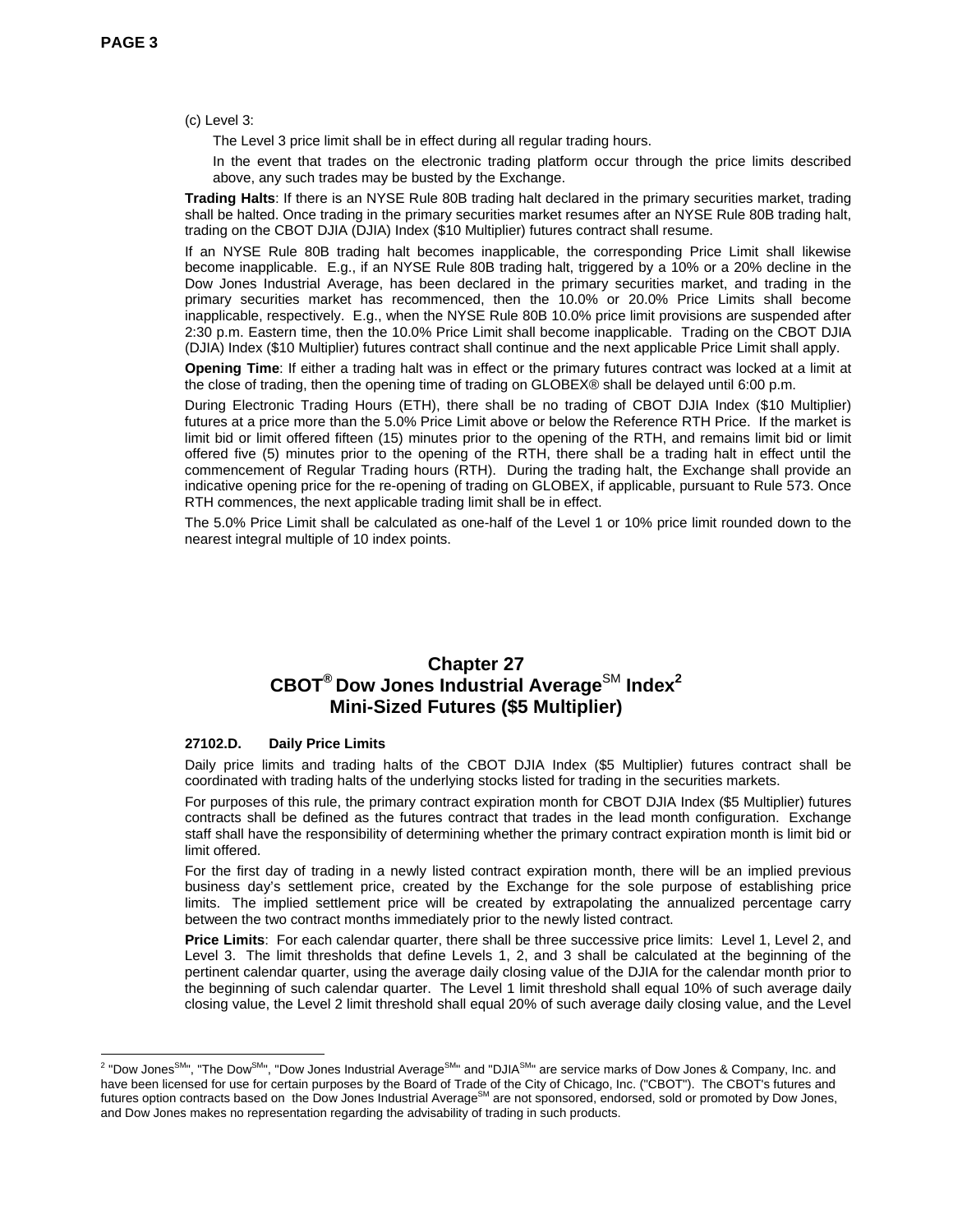3 limit threshold shall equal 30% of such average daily closing value. Each limit threshold shall be rounded to the nearest fifty DJIA index points.

These three limit thresholds, so computed, shall remain in effect throughout the pertinent calendar quarter, until the next calculation. These limit thresholds shall be used to calculate price limits for each trading session within the pertinent calendar quarter, as follows:

Level 1 shall equal the settlement price of the preceding regular trading session minus the Level 1 limit threshold.

Level 2 shall equal the settlement price of the preceding regular trading session minus the Level 2 limit threshold.

Level 3 shall equal the settlement price of the preceding regular trading session minus the Level 3 limit threshold.

**Price Limits During Regular Trading Hours**: The following price limits and trading halts shall apply to open outcry and electronic trading, in the primary contract expiration month only, during the Exchange's regular trading hours. For purposes of this rule, "regular trading hours" are defined for CBOT DJIA Index (\$5 Multiplier) futures to begin with the time of the open for open outcry trading in DJIA futures, and to end with the later of the time of the close of open outcry trading, or the conclusion of any daytime electronic trading session that is part of the same trading day.

(a) Level 1:

When the primary futures contract is limit offered at the Level 1 Price Limit, a 10-minute period shall commence. If the primary futures contract is not limit offered at the end of the 10-minute period, trading will continue with the next applicable Price Limit in effect. If the primary futures contract is limit offered at the end of the 10-minute period, trading shall terminate for a period of two minutes, after which time the market shall reopen. The next applicable price Limit shall apply to such reopening.

When the primary futures contract is limit offered at the Level 2 Price Limit, a 10-minute period shall commence. If the primary futures contract is not limit offered at the end of the 10-minute period, trading will continue with the next applicable Price Limit in effect. If the primary futures contract is limit offered at the end of the 10-minute period, trading shall terminate for a period of two minutes, after which time the market shall reopen. The next applicable price Limit shall apply to such reopening.

(c) Level 3:

The Level 3 price limit shall be in effect during all regular trading hours.

In the event that trades on the electronic trading platform occur through the price limits described above, any such trades may be busted by the Exchange.

**Trading Halts**: If there is an NYSE Rule 80B trading halt declared in the primary securities market, trading shall be halted. Once trading in the primary securities market resumes after an NYSE Rule 80B trading halt, trading on the CBOT DJIA (DJIA) Index (\$5 Multiplier) futures contract shall resume.

If an NYSE Rule 80B trading halt becomes inapplicable, the corresponding Price Limit shall likewise become inapplicable. E.g., if an NYSE Rule 80B trading halt, triggered by a 10% or a 20% decline in the Dow Jones Industrial Average, has been declared in the primary securities market, and trading in the primary securities market has recommenced, then the 10.0% or 20.0% Price Limits shall become inapplicable, respectively. E.g., when the NYSE Rule 80B 10.0% price limit provisions are suspended after 2:30 p.m. Eastern time, then the 10.0% Price Limit shall become inapplicable. Trading on the CBOT DJIA (DJIA) Index (\$5 Multiplier) futures contract shall continue and the next applicable Price Limit shall apply.

**Opening Time**: If either a trading halt was in effect or the primary futures contract was locked at a limit at the close of trading, then the opening time of trading on GLOBEX® shall be delayed until 6:00 p.m.

During Electronic Trading Hours (ETH), there shall be no trading of CBOT DJIA Index (\$5 Multiplier) futures at a price more than the 5.0% Price Limit above or below the Reference RTH Price. If the market is limit bid or limit offered (15) minutes prior to the opening of the RTH, and remains limit bid or limit offered five (5) minutes prior to the opening of the RTH, there shall be a trading halt in effect until the commencement of Regular Trading hours (RTH). During the trading halt, the Exchange shall provide an indicative opening price for the re-opening of trading on GLOBEX, if applicable, pursuant to Rule 573. Once RTH commences, the next applicable trading limit shall be in effect.

<sup>(</sup>b) Level 2: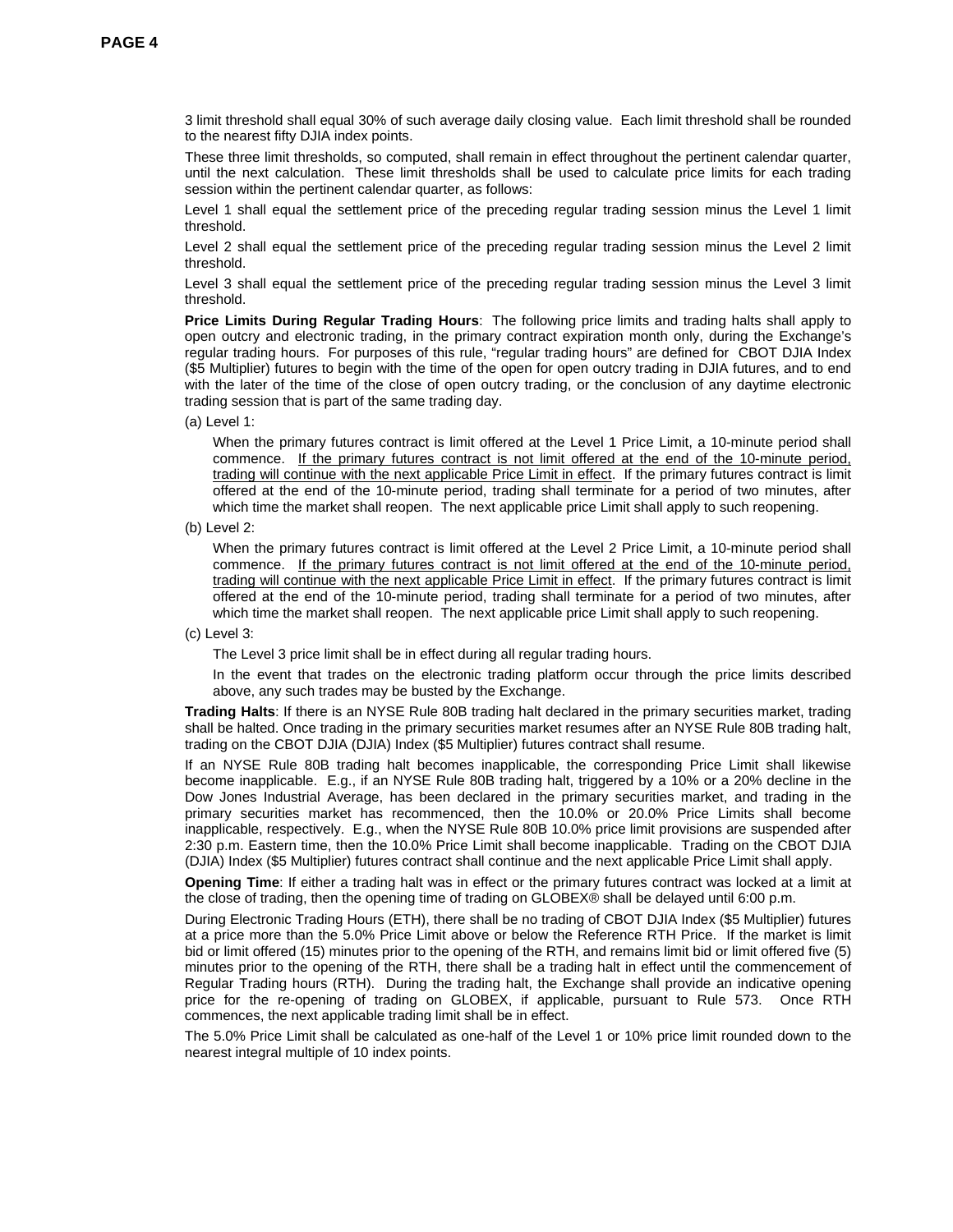# **Chapter 28 CBOT® Dow Jones Industrial Average**SM **Index<sup>3</sup> Futures (\$25 Multiplier)**

#### **28102.D. Daily Price Limits**

Daily price limits and trading halts of the CBOT DJIA Index (\$25 Multiplier) futures contract shall be coordinated with trading halts of the underlying stocks listed for trading in the securities markets.

For purposes of this rule, the primary contract expiration month for CBOT DJIA Index (\$25 Multiplier) futures contracts shall be defined as the futures contract that trades in the lead month configuration. Exchange staff shall have the responsibility of determining whether the primary contract expiration month is limit bid or limit offered.

For the first day of trading in a newly listed contract expiration month, there will be an implied previous business day's settlement price, created by the Exchange for the sole purpose of establishing price limits. The implied settlement price will be created by extrapolating the annualized percentage carry between the two contract months immediately prior to the newly listed contract.

**Price Limits**: For each calendar quarter, there shall be three successive price limits: Level 1, Level 2, and Level 3. The limit thresholds that define Levels 1, 2, and 3 shall be calculated at the beginning of the pertinent calendar quarter, using the average daily closing value of the DJIA for the calendar month prior to the beginning of such calendar quarter. The Level 1 limit threshold shall equal 10% of such average daily closing value, the Level 2 limit threshold shall equal 20% of such average daily closing value, and the Level 3 limit threshold shall equal 30% of such average daily closing value. Each limit threshold shall be rounded to the nearest fifty DJIA index points.

These three limit thresholds, so computed, shall remain in effect throughout the pertinent calendar quarter, until the next calculation. These limit thresholds shall be used to calculate price limits for each trading session within the pertinent calendar quarter, as follows:

Level 1 shall equal the settlement price of the preceding regular trading session minus the Level 1 limit threshold.

Level 2 shall equal the settlement price of the preceding regular trading session minus the Level 2 limit threshold.

Level 3 shall equal the settlement price of the preceding regular trading session minus the Level 3 limit threshold.

**Price Limits During Regular Trading Hours**: The following price limits and trading halts shall apply to open outcry and electronic trading, in the primary contract expiration month only, during the Exchange's regular trading hours. For purposes of this rule, "regular trading hours" are defined for CBOT DJIA Index (\$25 Multiplier) futures to begin with the time of the open for open outcry trading in DJIA futures, and to end with the later of the time of the close of open outcry trading, or the conclusion of any daytime electronic trading session that is part of the same trading day.

(a) Level 1:

When the primary futures contract is limit offered at the Level 1 Price Limit, a 10-minute period shall commence. If the primary futures contract is not limit offered at the end of the 10-minute period, trading will continue with the next applicable Price Limit in effect. If the primary futures contract is limit offered at the end of the 10-minute period, trading shall terminate for a period of two minutes, after which time the market shall reopen. The next applicable price Limit shall apply to such reopening.

(b) Level 2:

When the primary futures contract is limit offered at the Level 2 Price Limit, a 10-minute period shall commence. If the primary futures contract is not limit offered at the end of the 10-minute period, trading will continue with the next applicable Price Limit in effect. If the primary futures contract is limit

<sup>&</sup>lt;sup>3</sup> "Dow Jones<sup>SM</sup>", "The Dow<sup>SM</sup>", "Dow Jones Industrial Average<sup>SM</sup>" and "DJIA<sup>SM</sup>" are service marks of Dow Jones & Company, Inc. and \, have been licensed for use for certain purposes by the Board of Trade of the City of Chicago, Inc. ("CBOT"). The CBOT's futures and futures option contracts based on the Dow Jones Industrial AverageSM are not sponsored, endorsed, sold or promoted by Dow Jones, and Dow Jones makes no representation regarding the advisability of trading in such products.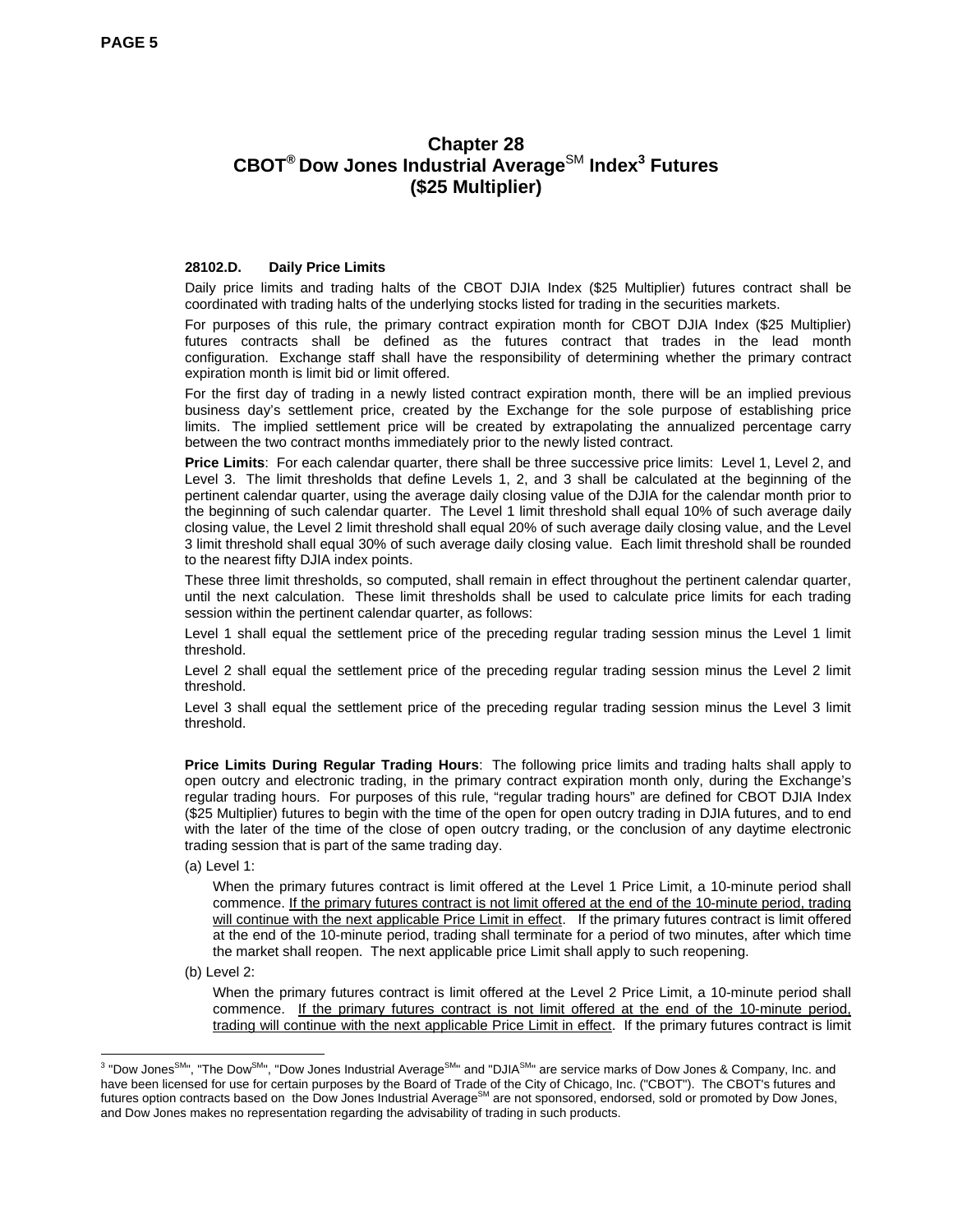offered at the end of the 10-minute period, trading shall terminate for a period of two minutes, after which time the market shall reopen. The next applicable price Limit shall apply to such reopening.

(c) Level 3:

The Level 3 price limit shall be in effect during all regular trading hours.

In the event that trades on the electronic trading platform occur through the price limits described above, any such trades may be busted by the Exchange.

**Trading Halts**: If there is an NYSE Rule 80B trading halt declared in the primary securities market, trading shall be halted. Once trading in the primary securities market resumes after an NYSE Rule 80B trading halt, trading on the CBOT DJIA (DJIA) Index (\$25 Multiplier) futures contract shall resume.

If an NYSE Rule 80B trading halt becomes inapplicable, the corresponding Price Limit shall likewise become inapplicable. E.g., if an NYSE Rule 80B trading halt, triggered by a 10% or a 20% decline in the Dow Jones Industrial Average, has been declared in the primary securities market, and trading in the primary securities market has recommenced, then the 10.0% or 20.0% Price Limits shall become inapplicable, respectively. E.g., when the NYSE Rule 80B 10.0% price limit provisions are suspended after 2:30 p.m. Eastern time, then the 10.0% Price Limit shall become inapplicable. Trading on the CBOT DJIA (DJIA) Index (\$25 Multiplier) futures contract shall continue and the next applicable Price Limit shall apply.

**Opening Time**: If either a trading halt was in effect or the primary futures contract was locked at a limit at the close of trading, then the opening time of trading on GLOBEX® shall be delayed until 6:00 p.m.

During Electronic Trading Hours (ETH), there shall be no trading of CBOT DJIA Index (\$25 Multiplier) futures at a price more than the 5.0% Price Limit above or below the Reference RTH Price. If the market is limit bid or limit offered fifteen (15) minutes prior to the opening of the RTH, and remains limit bid or limit offered five (5) minutes prior to the opening of the RTH, there shall be a trading halt in effect until the commencement of Regular Trading hours (RTH). During the trading halt, the Exchange shall provide an indicative opening price for the re-opening of trading on GLOBEX, if applicable, pursuant to Rule 573. Once RTH commences, the next applicable trading limit shall be in effect.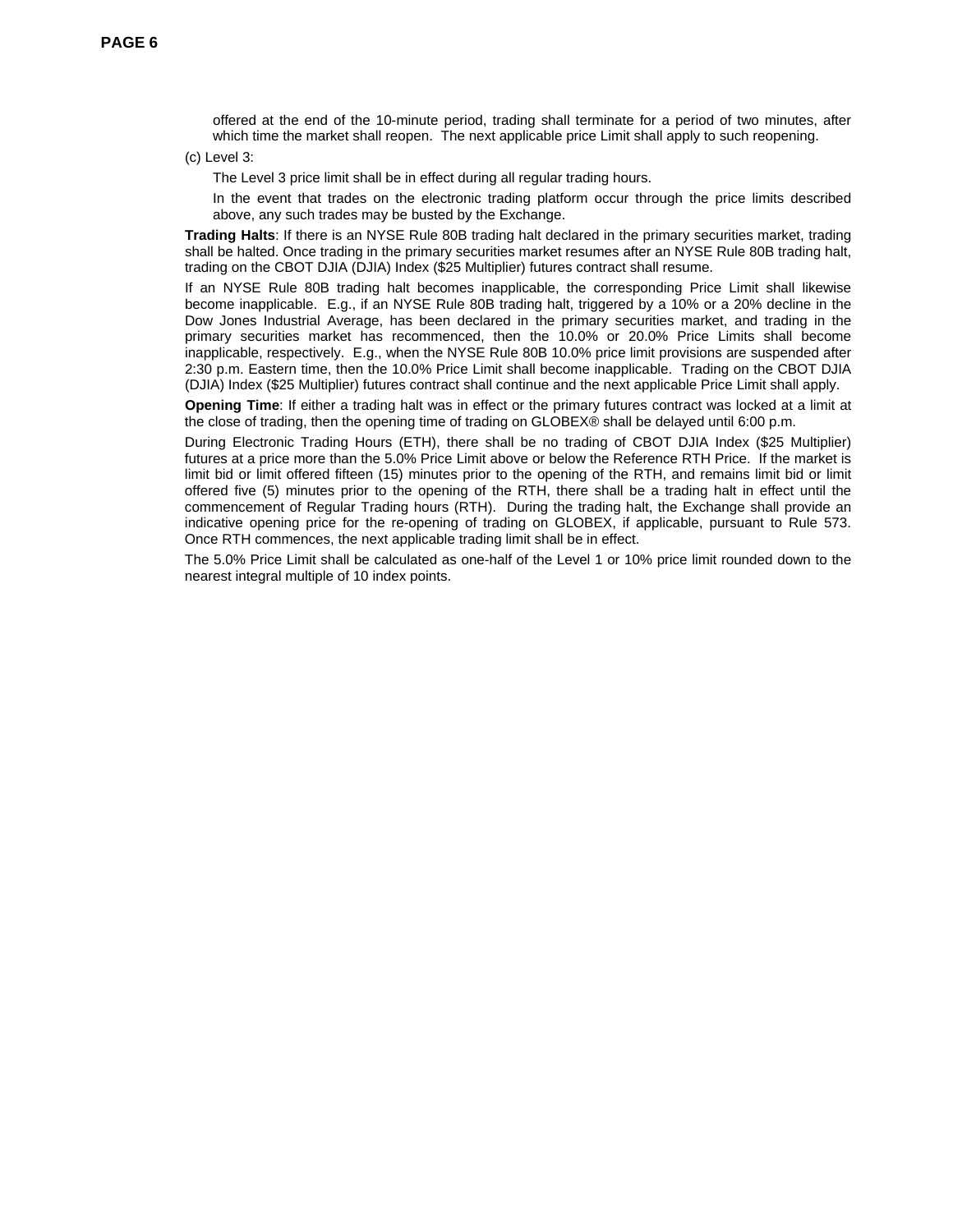#### **APPENDIX 2: PROPOSED RULES**

#### **Clean Copy**

# **Chapter 26 CBOT® Dow Jones Industrial Average**SM **Index<sup>4</sup> Futures (\$10 Multiplier)**

#### **26102.D. Daily Price Limits**

Daily price limits and trading halts of the CBOT DJIA Index (\$10 Multiplier) futures contract shall be coordinated with trading halts of the underlying stocks listed for trading in the securities markets.For purposes of this rule, the primary contract expiration month for CBOT DJIA Index (\$10 Multiplier) futures contracts shall be defined as the futures contract that trades in the lead month configuration. Exchange staff shall have the responsibility of determining whether the primary contract expiration month is limit bid or limit offered.For the first day of trading in a newly listed contract expiration month, there will be an implied previous business day's settlement price, created by the Exchange for the sole purpose of establishing price limits. The implied settlement price will be created by extrapolating the annualized percentage carry between the two contract months immediately prior to the newly listed contract.

**Price Limits**: For each calendar quarter, there shall be three successive price limits: Level 1, Level 2, and Level 3. The limit thresholds that define Levels 1, 2, and 3 shall be calculated at the beginning of the pertinent calendar quarter, using the average daily closing value of the DJIA for the calendar month prior to the beginning of such calendar quarter. The Level 1 limit threshold shall equal 10% of such average daily closing value, the Level 2 limit threshold shall equal 20% of such average daily closing value, and the Level 3 limit threshold shall equal 30% of such average daily closing value. Each limit threshold shall be rounded to the nearest fifty DJIA index points.These three limit thresholds, so computed, shall remain in effect throughout the pertinent calendar quarter, until the next calculation. These limit thresholds shall be used to calculate price limits for each trading session within the pertinent calendar quarter, as follows:

Level 1 shall equal the settlement price of the preceding regular trading session minus the Level 1 limit threshold.

Level 2 shall equal the settlement price of the preceding regular trading session minus the Level 2 limit threshold.

Level 3 shall equal the settlement price of the preceding regular trading session minus the Level 3 limit threshold.

**Price Limits During Regular Trading Hours**: The following price limits and trading halts shall apply to open outcry and electronic trading, in the primary contract expiration month only, during the Exchange's regular trading hours. For purposes of this rule, "regular trading hours" are defined for CBOT DJIA Index (\$10 Multiplier) futures to begin with the time of the open for open outcry trading in DJIA futures, and to end with the later of the time of the close of open outcry trading, or the conclusion of any daytime electronic trading session that is part of the same trading day.

(a) Level 1:

When the primary futures contract is limit offered at the Level 1 Price Limit, a 10-minute period shall commence. If the primary futures contract is not limit offered at the end of the 10-minute period, trading will continue with the next applicable Price Limit in effect. If the primary futures contract is limit offered at the end of the 10-minute period, trading shall terminate for a period of two minutes, after which time the market shall reopen. The next applicable price Limit shall apply to such reopening

(b) Level 2:

When the primary futures contract is limit offered at the Level 2 Price Limit, a 10-minute period shall commence. If the primary futures contract is not limit offered at the end of the 10-minute period, trading will continue with the next applicable Price Limit in effect. If the primary futures contract is limit offered at the end of the 10-minute period, trading shall terminate for a period of two minutes, after which time the market shall reopen. The next applicable price Limit shall apply to such reopening.

 4 "Dow JonesSM", "The DowSM", "Dow Jones Industrial AverageSM" and "DJIASM" are service marks of Dow Jones & Company, Inc. and have been licensed for use for certain purposes by the Board of Trade of the City of Chicago, Inc. ("CBOT"). The CBOT's futures and futures option contracts based on the Dow Jones Industrial AverageSM are not sponsored, endorsed, sold or promoted by Dow Jones, and Dow Jones makes no representation regarding the advisability of trading in such product(s).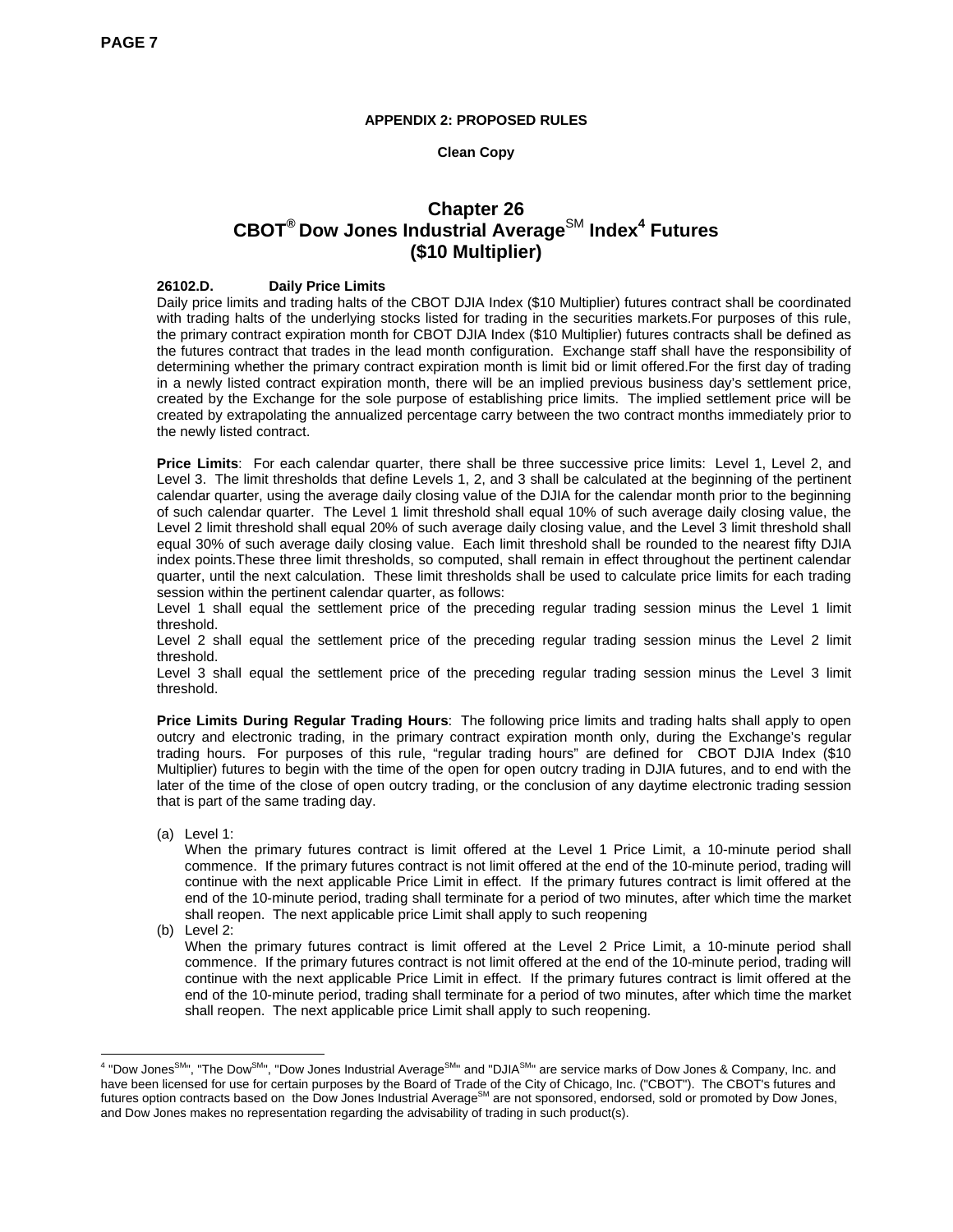(c) Level 3:

The Level 3 price limit shall be in effect during all regular trading hours.

In the event that trades on the electronic trading platform occur through the price limits described above, any such trades may be busted by the Exchange.

**Trading Halts**: If there is an NYSE Rule 80B trading halt declared in the primary securities market, trading shall be halted. Once trading in the primary securities market resumes after an NYSE Rule 80B trading halt, trading on the CBOT DJIA (DJIA) Index (\$10 Multiplier) futures contract shall resume.

If an NYSE Rule 80B trading halt becomes inapplicable, the corresponding Price Limit shall likewise become inapplicable. E.g., if an NYSE Rule 80B trading halt, triggered by a 10% or a 20% decline in the Dow Jones Industrial Average, has been declared in the primary securities market, and trading in the primary securities market has recommenced, then the 10.0% or 20.0% Price Limits shall become inapplicable, respectively. E.g., when the NYSE Rule 80B 10.0% price limit provisions are suspended after 2:30 p.m. Eastern time, then the 10.0% Price Limit shall become inapplicable. Trading on the CBOT DJIA (DJIA) Index (\$10 Multiplier) futures contract shall continue and the next applicable Price Limit shall apply.

**Opening Time**: If either a trading halt was in effect or the primary futures contract was locked at a limit at the close of trading, then the opening time of trading on GLOBEX® shall be delayed until 6:00 p.m.

During Electronic Trading Hours (ETH), there shall be no trading of CBOT DJIA Index (\$10 Multiplier) futures at a price more than the 5.0% Price Limit above or below the Reference RTH Price. If the market is limit bid or limit offered fifteen (15) minutes prior to the opening of the RTH, and remains limit bid or limit offered five (5) minutes prior to the opening of the RTH, there shall be a trading halt in effect until the commencement of Regular Trading hours (RTH). During the trading halt, the Exchange shall provide an indicative opening price for the re-opening of trading on GLOBEX, if applicable, pursuant to Rule 573. Once RTH commences, the next applicable trading limit shall be in effect.

The 5.0% Price Limit shall be calculated as one-half of the Level 1 or 10% price limit rounded down to the nearest integral multiple of 10 index points.

## **Chapter 27**   $CBOT^{\circledast}$  Dow Jones Industrial Average<sup>SM</sup> Index<sup>5</sup> **Mini-Sized Futures (\$5 Multiplier)**

#### **27102.D. Daily Price Limits**

Daily price limits and trading halts of the CBOT DJIA Index (\$5 Multiplier) futures contract shall be coordinated with trading halts of the underlying stocks listed for trading in the securities markets.

For purposes of this rule, the primary contract expiration month for CBOT DJIA Index (\$5 Multiplier) futures contracts shall be defined as the futures contract that trades in the lead month configuration. Exchange staff shall have the responsibility of determining whether the primary contract expiration month is limit bid or limit offered.

For the first day of trading in a newly listed contract expiration month, there will be an implied previous business day's settlement price, created by the Exchange for the sole purpose of establishing price limits. The implied settlement price will be created by extrapolating the annualized percentage carry between the two contract months immediately prior to the newly listed contract.

**Price Limits**: For each calendar quarter, there shall be three successive price limits: Level 1, Level 2, and Level 3. The limit thresholds that define Levels 1, 2, and 3 shall be calculated at the beginning of the pertinent calendar quarter, using the average daily closing value of the DJIA for the calendar month prior to the beginning of such calendar quarter. The Level 1 limit threshold shall equal 10% of such average daily closing value, the Level 2 limit threshold shall equal 20% of such average daily closing value, and the Level

 5 "Dow JonesSM", "The DowSM", "Dow Jones Industrial AverageSM" and "DJIASM" are service marks of Dow Jones & Company, Inc. and have been licensed for use for certain purposes by the Board of Trade of the City of Chicago, Inc. ("CBOT"). The CBOT's futures and<br>futures option contracts based on the Dow Jones Industrial Average<sup>SM</sup> are not sponsored, and Dow Jones makes no representation regarding the advisability of trading in such products.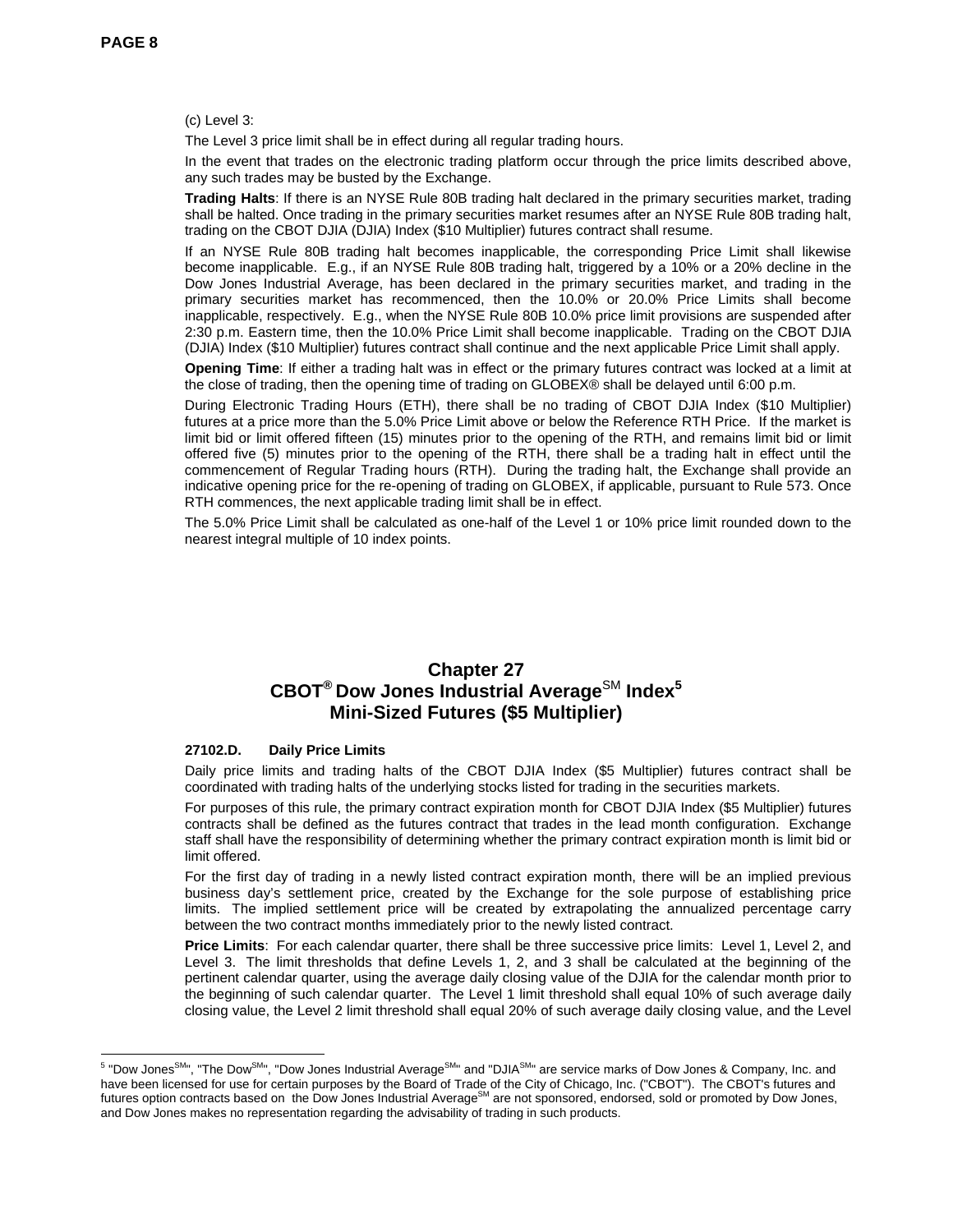3 limit threshold shall equal 30% of such average daily closing value. Each limit threshold shall be rounded to the nearest fifty DJIA index points.

These three limit thresholds, so computed, shall remain in effect throughout the pertinent calendar quarter, until the next calculation. These limit thresholds shall be used to calculate price limits for each trading session within the pertinent calendar quarter, as follows:

Level 1 shall equal the settlement price of the preceding regular trading session minus the Level 1 limit threshold.

Level 2 shall equal the settlement price of the preceding regular trading session minus the Level 2 limit threshold.

Level 3 shall equal the settlement price of the preceding regular trading session minus the Level 3 limit threshold.

**Price Limits During Regular Trading Hours**: The following price limits and trading halts shall apply to open outcry and electronic trading, in the primary contract expiration month only, during the Exchange's regular trading hours. For purposes of this rule, "regular trading hours" are defined for CBOT DJIA Index (\$5 Multiplier) futures to begin with the time of the open for open outcry trading in DJIA futures, and to end with the later of the time of the close of open outcry trading, or the conclusion of any daytime electronic trading session that is part of the same trading day.

(a) Level 1:

When the primary futures contract is limit offered at the Level 1 Price Limit, a 10-minute period shall commence. If the primary futures contract is not limit offered at the end of the 10-minute period, trading will continue with the next applicable Price Limit in effect. If the primary futures contract is limit offered at the end of the 10-minute period, trading shall terminate for a period of two minutes, after which time the market shall reopen. The next applicable price Limit shall apply to such reopening.

(b) Level 2:

When the primary futures contract is limit offered at the Level 2 Price Limit, a 10-minute period shall commence. If the primary futures contract is not limit offered at the end of the 10-minute period, trading will continue with the next applicable Price Limit in effect. If the primary futures contract is limit offered at the end of the 10-minute period, trading shall terminate for a period of two minutes, after which time the market shall reopen. The next applicable price Limit shall apply to such reopening.

(c) Level 3:

The Level 3 price limit shall be in effect during all regular trading hours.

In the event that trades on the electronic trading platform occur through the price limits described above, any such trades may be busted by the Exchange.

**Trading Halts**: If there is an NYSE Rule 80B trading halt declared in the primary securities market, trading shall be halted. Once trading in the primary securities market resumes after an NYSE Rule 80B trading halt, trading on the CBOT DJIA (DJIA) Index (\$5 Multiplier) futures contract shall resume.

If an NYSE Rule 80B trading halt becomes inapplicable, the corresponding Price Limit shall likewise become inapplicable. E.g., if an NYSE Rule 80B trading halt, triggered by a 10% or a 20% decline in the Dow Jones Industrial Average, has been declared in the primary securities market, and trading in the primary securities market has recommenced, then the 10.0% or 20.0% Price Limits shall become inapplicable, respectively. E.g., when the NYSE Rule 80B 10.0% price limit provisions are suspended after 2:30 p.m. Eastern time, then the 10.0% Price Limit shall become inapplicable. Trading on the CBOT DJIA (DJIA) Index (\$5 Multiplier) futures contract shall continue and the next applicable Price Limit shall apply.

**Opening Time**: If either a trading halt was in effect or the primary futures contract was locked at a limit at the close of trading, then the opening time of trading on GLOBEX® shall be delayed until 6:00 p.m.

During Electronic Trading Hours (ETH), there shall be no trading of CBOT DJIA Index (\$5 Multiplier) futures at a price more than the 5.0% Price Limit above or below the Reference RTH Price. If the market is limit bid or limit offered (15) minutes prior to the opening of the RTH, and remains limit bid or limit offered five (5) minutes prior to the opening of the RTH, there shall be a trading halt in effect until the commencement of Regular Trading hours (RTH). During the trading halt, the Exchange shall provide an indicative opening price for the re-opening of trading on GLOBEX, if applicable, pursuant to Rule 573. Once RTH commences, the next applicable trading limit shall be in effect.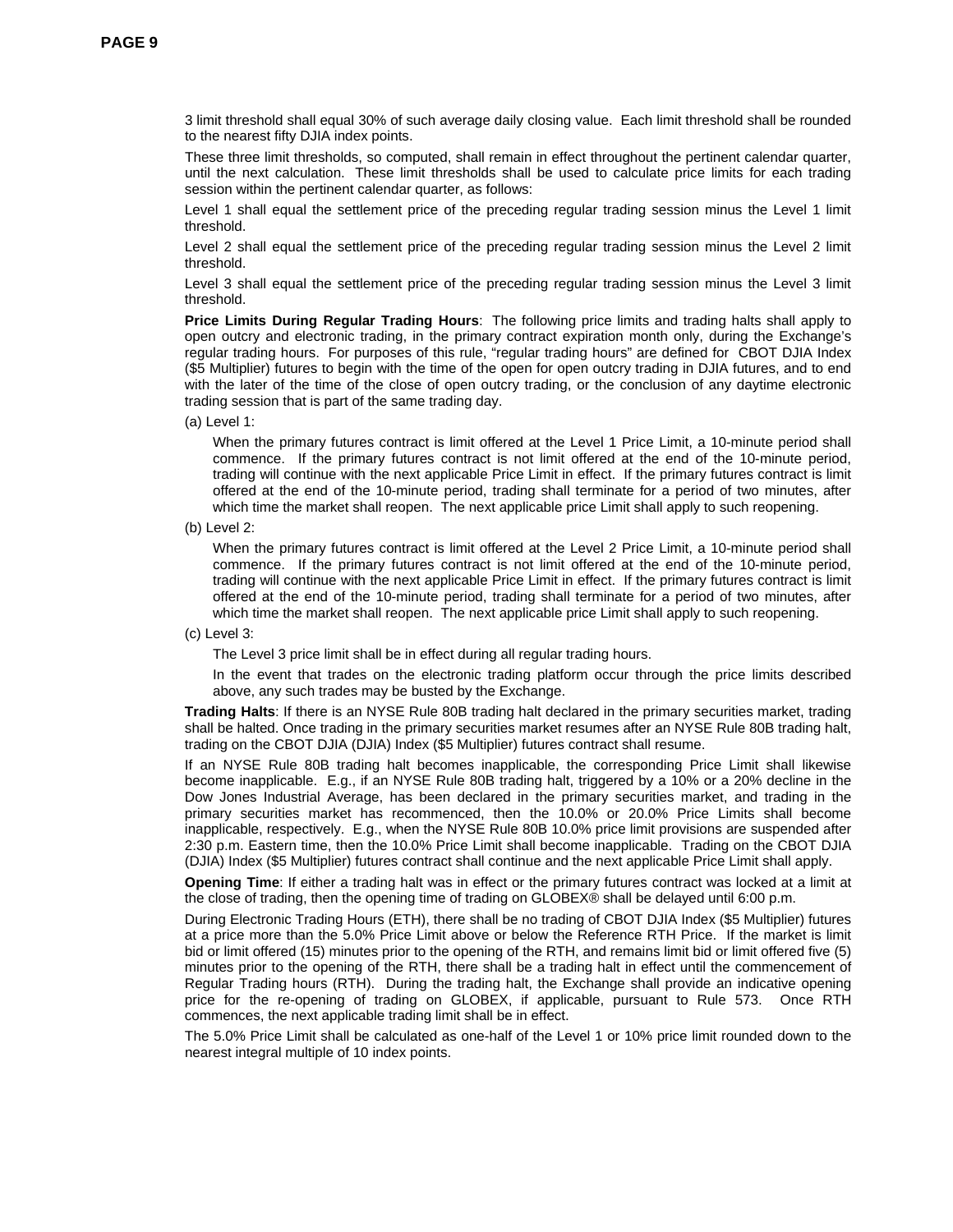# **Chapter 28 CBOT® Dow Jones Industrial Average**SM **Index<sup>6</sup> Futures (\$25 Multiplier)**

#### **28102.D. Daily Price Limits**

Daily price limits and trading halts of the CBOT DJIA Index (\$25 Multiplier) futures contract shall be coordinated with trading halts of the underlying stocks listed for trading in the securities markets.

For purposes of this rule, the primary contract expiration month for CBOT DJIA Index (\$25 Multiplier) futures contracts shall be defined as the futures contract that trades in the lead month configuration. Exchange staff shall have the responsibility of determining whether the primary contract expiration month is limit bid or limit offered.

For the first day of trading in a newly listed contract expiration month, there will be an implied previous business day's settlement price, created by the Exchange for the sole purpose of establishing price limits. The implied settlement price will be created by extrapolating the annualized percentage carry between the two contract months immediately prior to the newly listed contract.

**Price Limits**: For each calendar quarter, there shall be three successive price limits: Level 1, Level 2, and Level 3. The limit thresholds that define Levels 1, 2, and 3 shall be calculated at the beginning of the pertinent calendar quarter, using the average daily closing value of the DJIA for the calendar month prior to the beginning of such calendar quarter. The Level 1 limit threshold shall equal 10% of such average daily closing value, the Level 2 limit threshold shall equal 20% of such average daily closing value, and the Level 3 limit threshold shall equal 30% of such average daily closing value. Each limit threshold shall be rounded to the nearest fifty DJIA index points.

These three limit thresholds, so computed, shall remain in effect throughout the pertinent calendar quarter, until the next calculation. These limit thresholds shall be used to calculate price limits for each trading session within the pertinent calendar quarter, as follows:

Level 1 shall equal the settlement price of the preceding regular trading session minus the Level 1 limit threshold.

Level 2 shall equal the settlement price of the preceding regular trading session minus the Level 2 limit threshold.

Level 3 shall equal the settlement price of the preceding regular trading session minus the Level 3 limit threshold.

**Price Limits During Regular Trading Hours**: The following price limits and trading halts shall apply to open outcry and electronic trading, in the primary contract expiration month only, during the Exchange's regular trading hours. For purposes of this rule, "regular trading hours" are defined for CBOT DJIA Index (\$25 Multiplier) futures to begin with the time of the open for open outcry trading in DJIA futures, and to end with the later of the time of the close of open outcry trading, or the conclusion of any daytime electronic trading session that is part of the same trading day.

(a) Level 1:

When the primary futures contract is limit offered at the Level 1 Price Limit, a 10-minute period shall commence. If the primary futures contract is not limit offered at the end of the 10-minute period, trading will continue with the next applicable Price Limit in effect. If the primary futures contract is limit offered at the end of the 10-minute period, trading shall terminate for a period of two minutes, after which time the market shall reopen. The next applicable price Limit shall apply to such reopening.

(b) Level 2:

When the primary futures contract is limit offered at the Level 2 Price Limit, a 10-minute period shall commence. If the primary futures contract is not limit offered at the end of the 10-minute period, trading will continue with the next applicable Price Limit in effect. If the primary futures contract is limit

<sup>&</sup>lt;sup>6</sup> "Dow Jones<sup>SM</sup>", "The Dow<sup>SM</sup>", "Dow Jones Industrial Average<sup>SM</sup>" and "DJIA<sup>SM</sup>" are service marks of Dow Jones & Company, Inc. and \, have been licensed for use for certain purposes by the Board of Trade of the City of Chicago, Inc. ("CBOT"). The CBOT's futures and futures option contracts based on the Dow Jones Industrial AverageSM are not sponsored, endorsed, sold or promoted by Dow Jones, and Dow Jones makes no representation regarding the advisability of trading in such products.